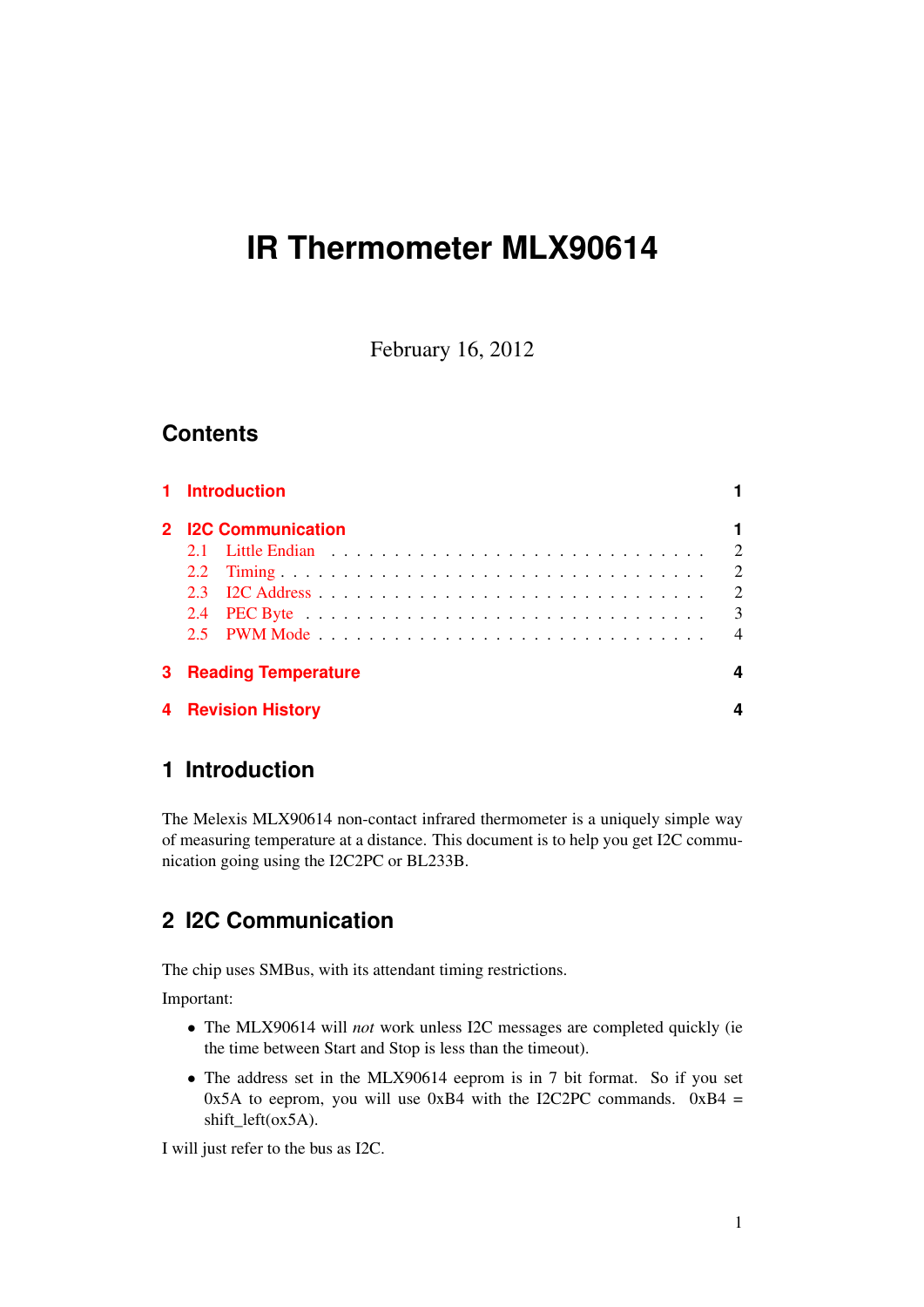#### <span id="page-1-0"></span>**2.1 Little Endian**

Data is returned as 2 byte (16bit) *low byte first* numbers.

#### <span id="page-1-1"></span>**2.2 Timing**

The SMBus interface is timing dependent. Unless all commands are sent in a tight block, it does not respond. To read it using the BL233B / I2C2PC you should use the ":" command to queue each command. This holds all command characters in the fifo until a linefeed (LF) is received, then executes them all at once. See BL233 datasheet for more details.

To read the IR temperature sensor

:S00 07 R 02 P <LF>

You must use this ":" mode even if it seems to work. As Windows cannot guarantee when your command characters will be sent, you may have intermittent operation as the delay between characters is uncontrolled.

Only put a single command within the ": ....... <LF>" block - it has to fit within the  $BL233$ 's fifo.

From Realterm, use the *Send* tab. To put the LF on the end either check the "+LF" box, or put "\n" in your string.

#### **Having Problems**

Make sure you use RTS/CTS flow control. If the CTS light in Realterm goes out, you ether don't have RTS/CTS, or you have left the <LF> off the end of your ":" commands, or they are too long for the buffer.

#### <span id="page-1-2"></span>**2.3 I2C Address**

Factory default uses the address 00 (GCA or Global Call Address in I2C parlance). To check what addresses are active use the "Scan Bus" button on the I2C tab.

You can change this in the internal eeprom to any other address. As this is the GCA, you should be careful that other chips in a system do not also respond to this address. Ideally you will change the eeprom setting before putting the part into a system with other I2C or SMBus parts. After you have changed the address, 00 remains active as well.

To change it you:

- Erase the address location, wait 5ms minimum.
- Write the new address. Wait 5ms. The address you send will be 7 bit format. So if you write 5A to the eeprom, the address used by I2C2PC will be B4. Note that the PEC value (E1 below) will be different if the address value than 5A is used.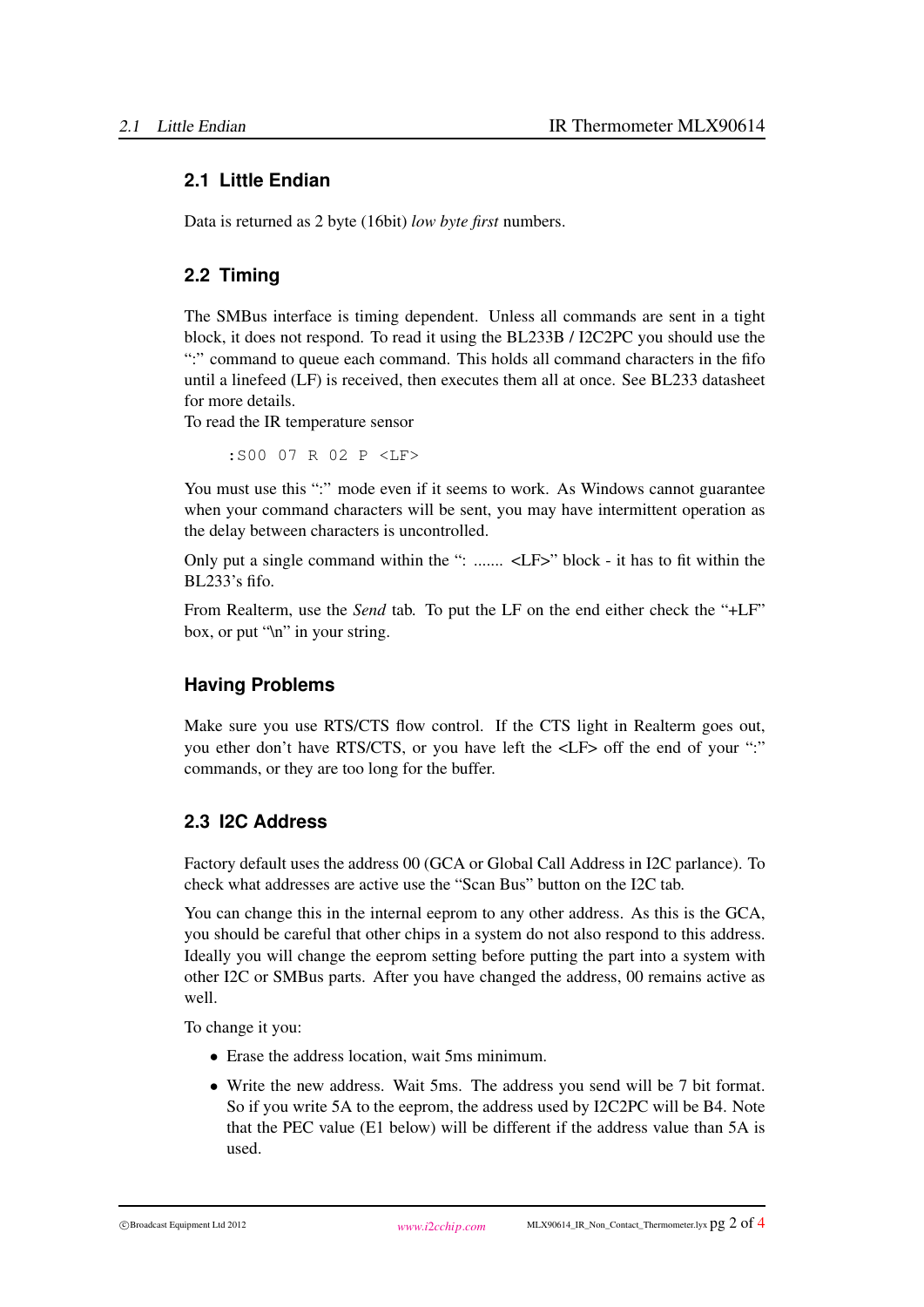- Put the part into sleep to activate the new address, (or power it down)
- Wake the part up, and use the new address.

```
:S00 2E 00 00 6F P \n L0005
//Erase Address eeprom
:S00 2E 5A 00 E1 P\n L0005 //Write 5A to eeprom address
:S00 FF F3 P\n //Send SLEEP Command
O00FE //Put SCL low for sleep state
O00FF O00FD L0010 O00FF
//Wake from Sleep (Bus#1)
:S B4 03 P\n L0100 //Address is now B4. Wake ADC
:S B4 03 R 02 P\n //Read valid data
```
These commands can all be sent as a single string. Spaces are best deleted, they are only for clarity. "\n" is only for use in the Realterm send. It is a linefeed character.

#### **2.3.1 Other Addresses**

Here are the command strings for a few other addresses, with the PEC calculated for you.

| <b>I2C2PC</b> Address | MLX EEProm value | <b>I2C2PC Command String</b> | <b>PEC</b> |
|-----------------------|------------------|------------------------------|------------|
| 90                    | 48               | :S00 2E 48 00 9C P <lf></lf> | 9C         |
| 92                    | 49               | :S00 2E 49 00 89 P <lf></lf> | 89         |
| 98                    | 4C               | :S00 2E 4C 00 C8 P <lf></lf> | C8         |
| <b>9A</b>             | 4D               | :S00 2E 4D 00 DD P <lf></lf> | DD         |
| B <sub>0</sub>        | 58               | :S00 2E 58 00 CB P <lf></lf> | CB         |
| B <sub>2</sub>        | 59               | :S00 2E 59 00 DE P <lf></lf> | DE         |
| <b>B4</b>             | 5A               | :S00 2E 5A 00 E1 P <lf></lf> | E1         |
| B6                    | 5B               | :S00 2E 5B 00 F4 P <lf></lf> | F4         |
| B8                    | 5C               | :S00 2E 58 00 CB P <lf></lf> | 9F         |

#### <span id="page-2-0"></span>**2.4 PEC Byte**

The PEC is a checksum specified for SMBUS. It is also know as SMBus CRC8.

- You do *not* have to read it. You can just read the two data bytes
- You *do* have to write it.

#### **2.4.1 Using Realterm to Calculate a PEC.**

In the example above to write the address eeprom you send this ascii string to the I2C2PC (as text)

:S00 2E 5A 00 E1 P

The command data here is "2E 5A 00", and the PEC byte is "E1"